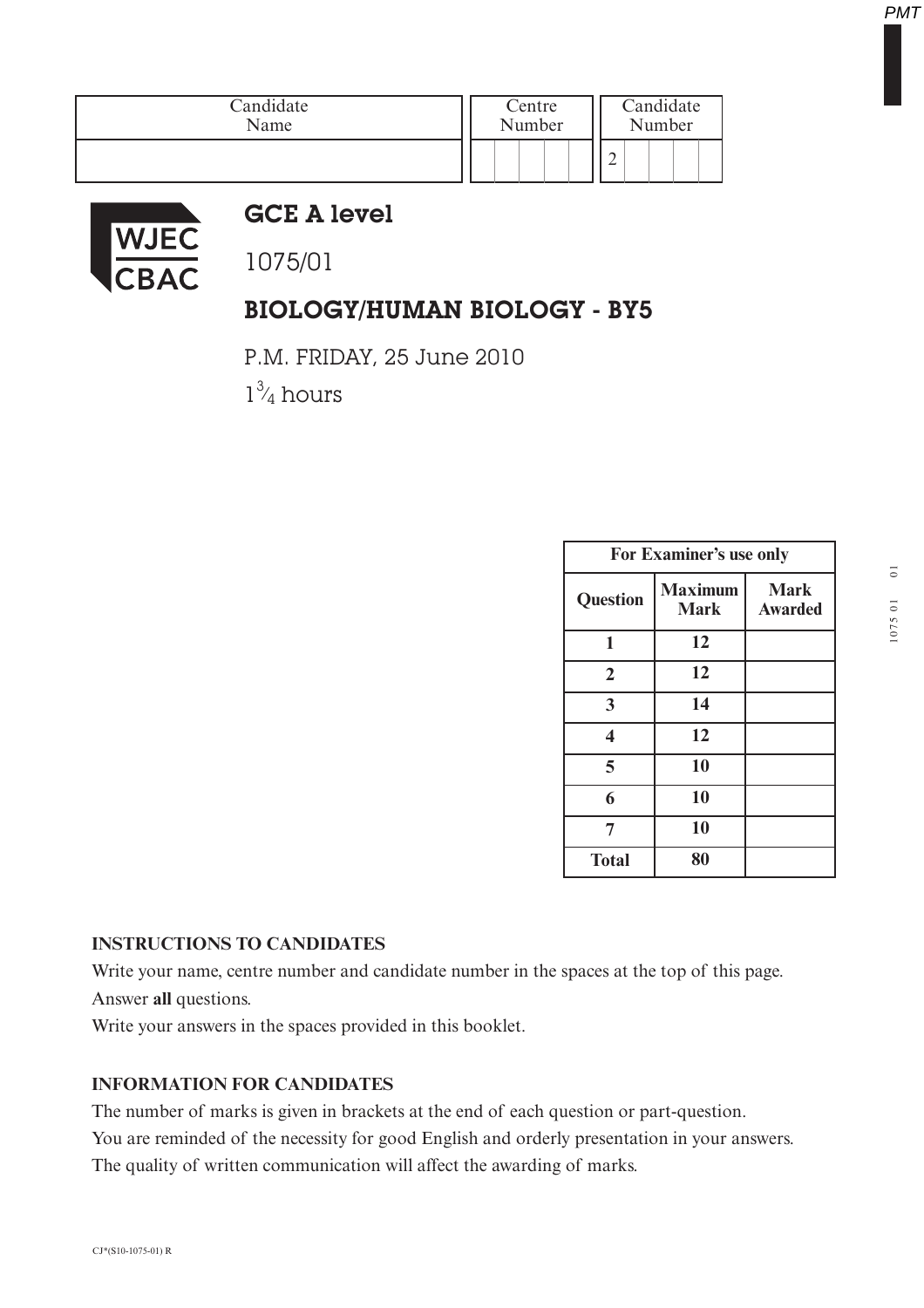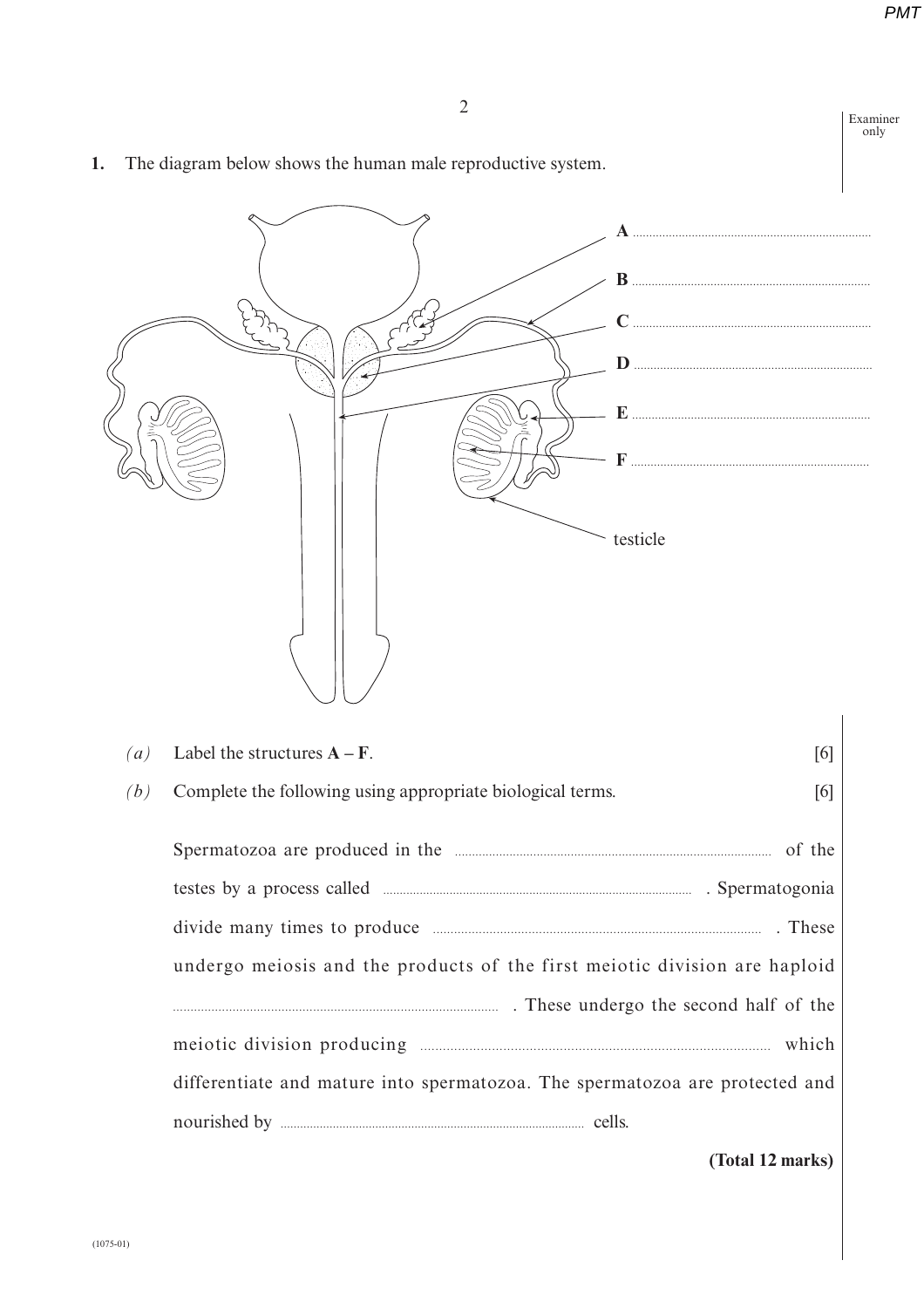

# **BLANK PAGE**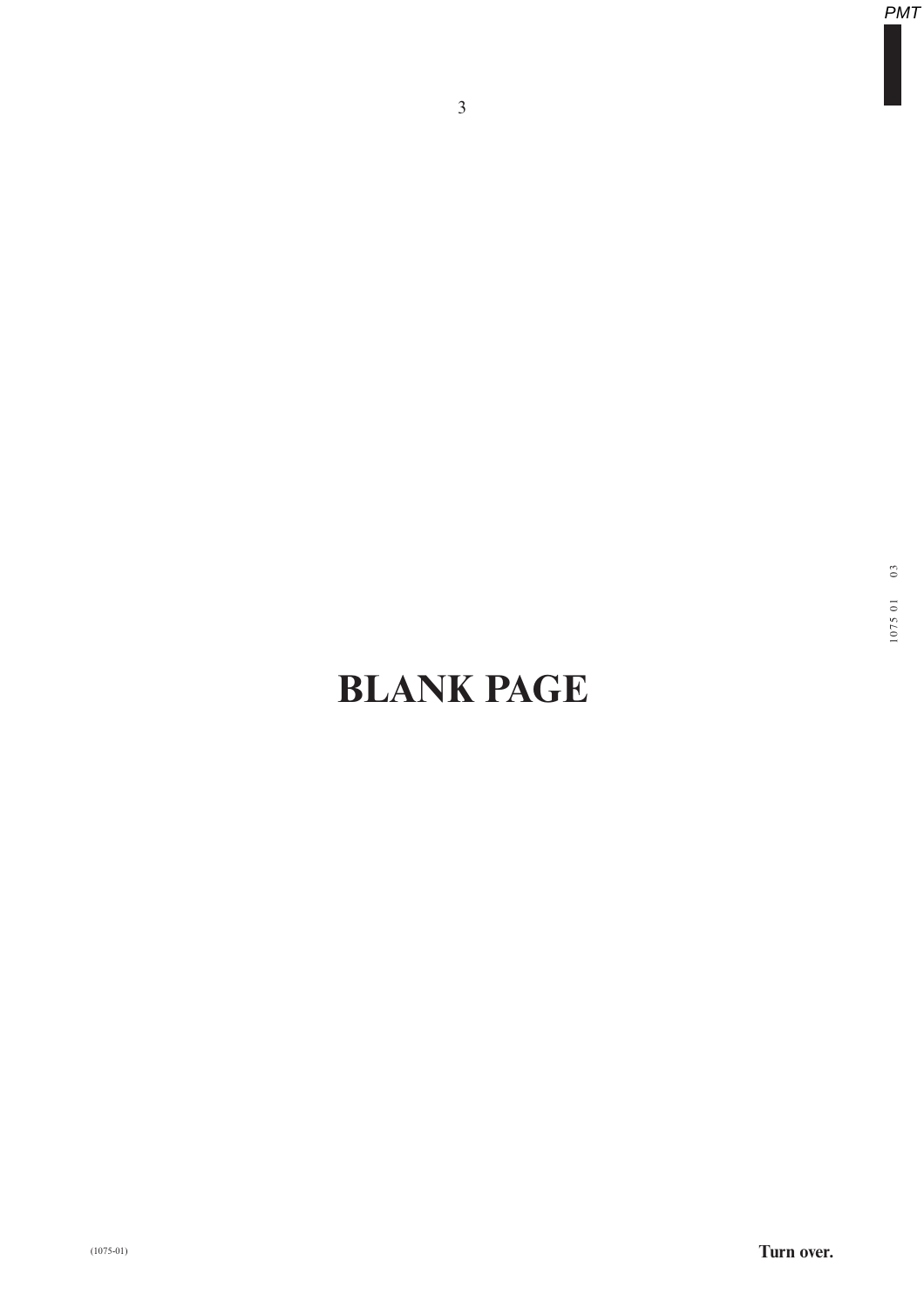Examiner only

**2.** The following diagrams, **A** to **D** are of nuclei undergoing mitosis or meiosis.



*(a)* On diagram **A** one chromosome has been shaded. Shade the homologous chromosome. [1] *(b)* Which of the diagrams **A-D** show cells undergoing prophase 1 of meiosis. [1]

**.............................................................................................**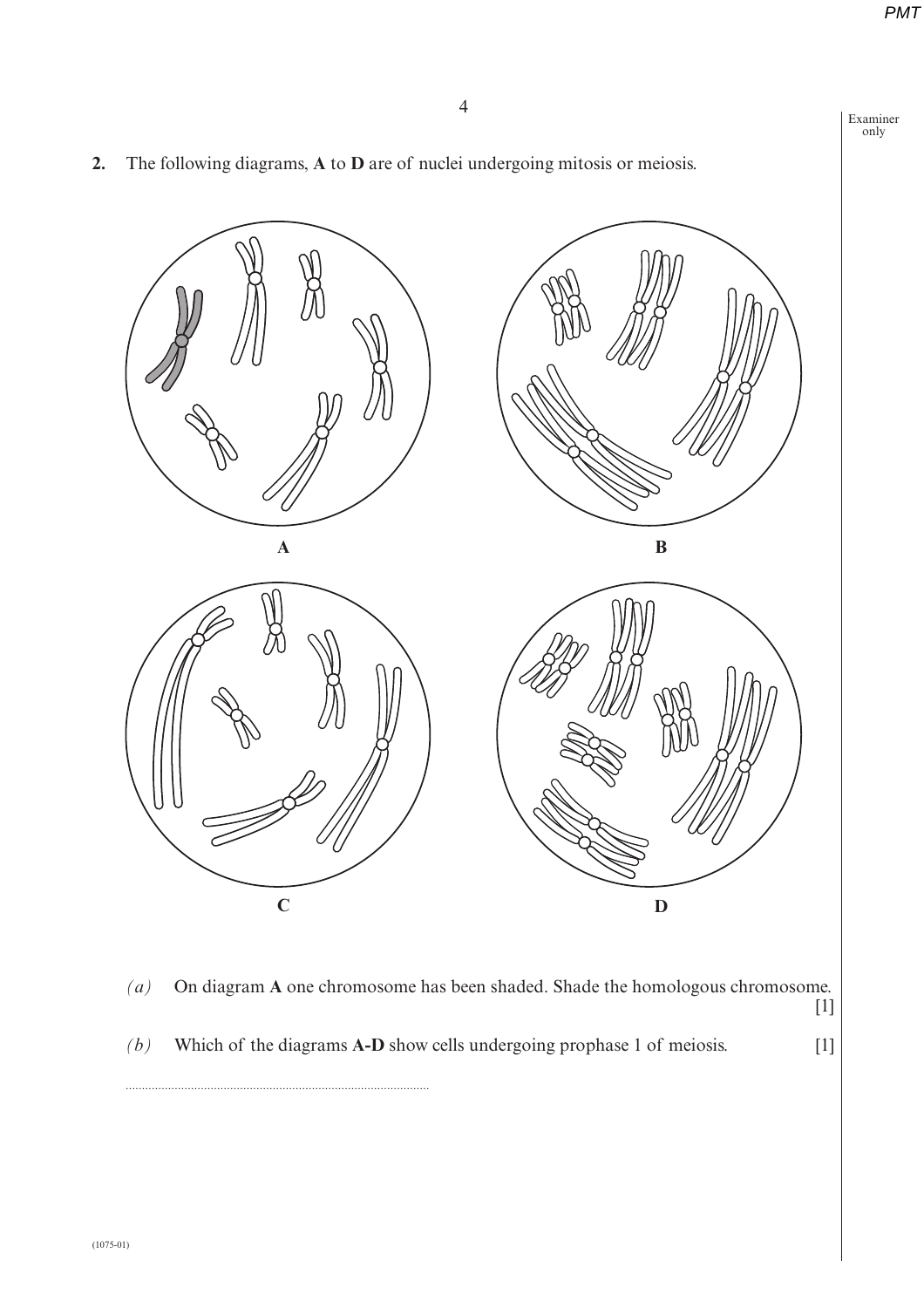Examiner only

| (c)               |      | The diploid number of chromosomes in a mosquito (Culex sp.) is 6 (2n 6) and in a<br>kangaroo (Macropus sp.) 12 (2n 12).<br>State which of the diagrams, A, B, C or D represents the following: |
|-------------------|------|------------------------------------------------------------------------------------------------------------------------------------------------------------------------------------------------|
|                   |      |                                                                                                                                                                                                |
|                   |      |                                                                                                                                                                                                |
| $\left( d\right)$ | (1)  | A species of ant <i>(Myrmecia pilosula)</i> has a diploid number 2. Why is it not<br>possible to have an organism with a diploid number lower than this?                                       |
|                   | (11) | In this species of ant the male is haploid, suggest the type of cell division this<br>organism would use to produce sperm cells.                                                               |
|                   |      |                                                                                                                                                                                                |

*(e)* The following gives the names of some stages of cell division.

| Anaphase 1 | Metaphase $2 \mid$ Anaphase $2 \mid$ | Prophase 1 | Telophase 2   Metaphase 1 |  |
|------------|--------------------------------------|------------|---------------------------|--|
| M          |                                      |            |                           |  |

- (i) Using only the letters, give the correct sequence of the stages. [1]
- (ii) State the **letter** of the stage when each of the following processes occur. [5]

**.........................................................................................................................................................................................................**

- Pairing of chromosomes **....................**
- Centromeres divide **.........................**
- Crossing over **.......................**
- Bivalents align on equator **.......................**
- Nuclear membrane reforms **.......................**

## **(Total 12 marks)**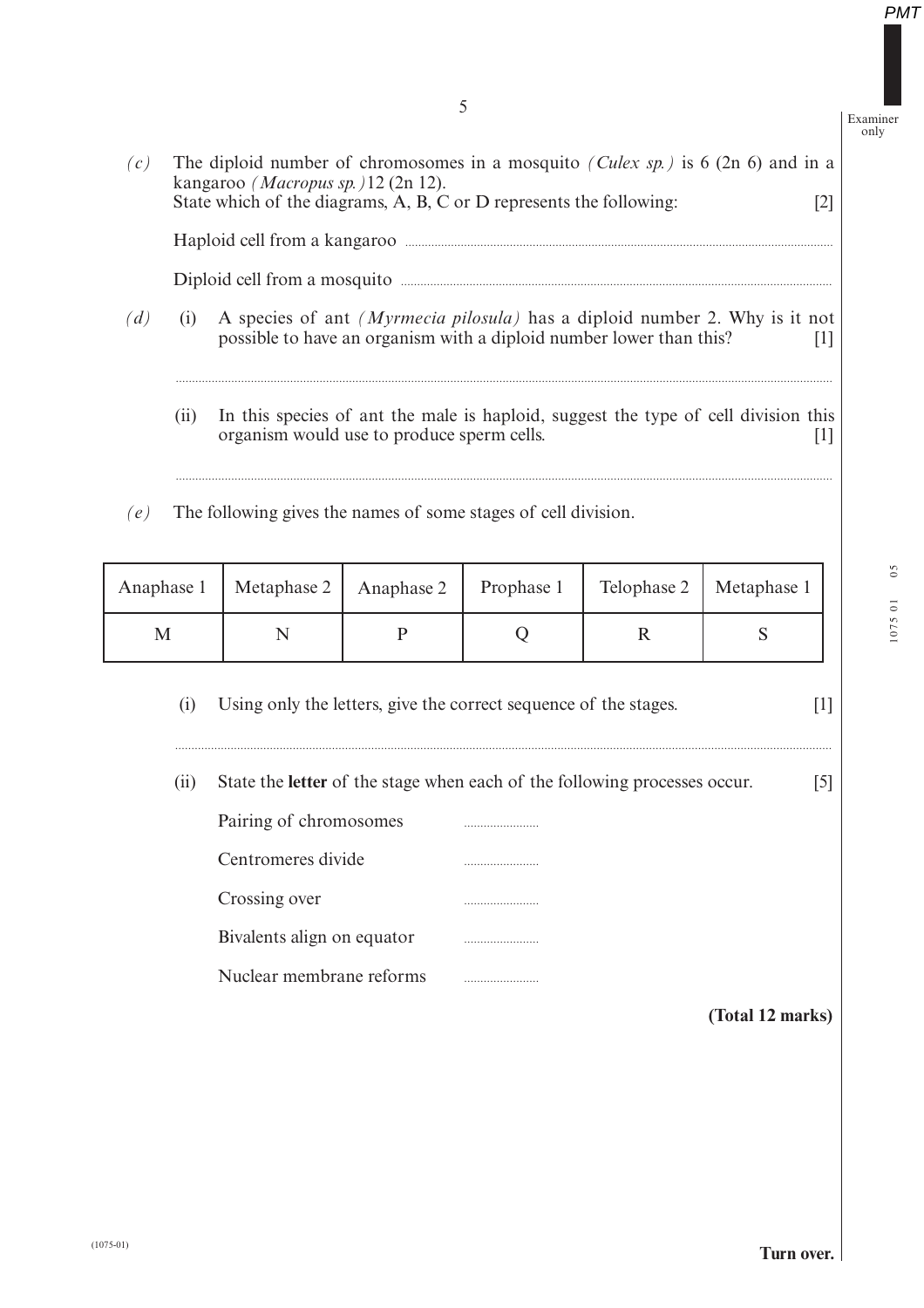Examiner only

- **3.** Snapdragons are a type of garden plant. A pure breeding strain of a white flowering variety was obtained and crossed with a pure breeding red flowered strain. The two strains were crossed producing  $F_1$  plants all with pink flowers. The  $F_1$  plants were then interbred to produce  $\overline{F}_2$  plants with the following flower colours:<br>red 62
	- red pink 131 white 67

The following hypothesis was proposed: *Flower colour in snapdragons is controlled by a single gene with two codominant alleles.*

*(a)* Complete the genetic diagram to explain this cross. Use the following symbols to represent the alleles:

 $R =$  red flowers  $W =$  white flowers

| Parental phenotypes: | Red flowers | White flowers |  |
|----------------------|-------------|---------------|--|
| Parental genotypes   |             |               |  |
| Gametes              |             |               |  |

| $F_1$ genotypes $\ldots$ [1] |  |
|------------------------------|--|
|                              |  |
|                              |  |

| $F_2$ genotypes $\ldots$ [1] |  |
|------------------------------|--|
|                              |  |
|                              |  |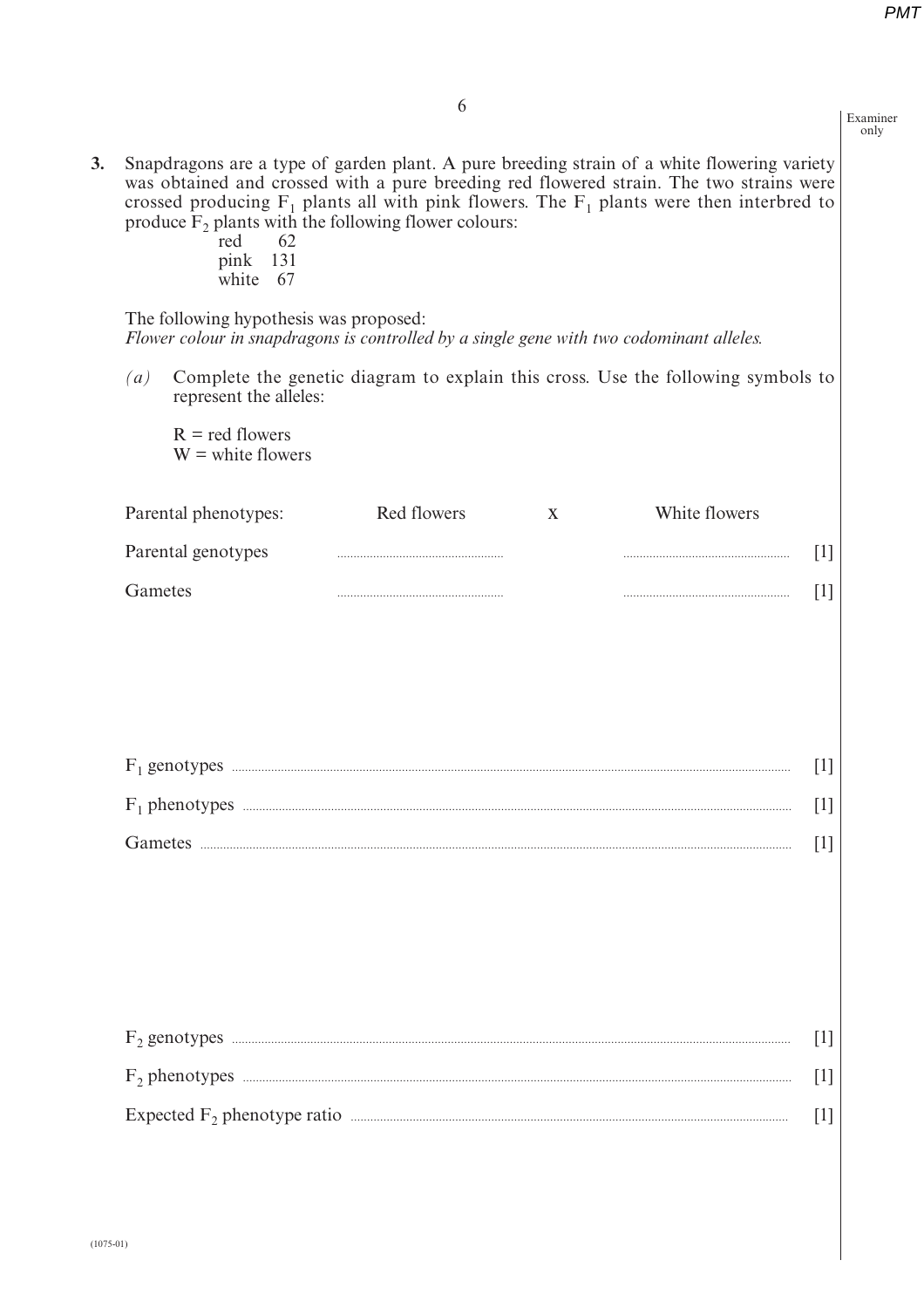Examiner only

- *(b)* A chi-squared  $(X^2)$  test is carried out on the data to determine whether the hypothesis is supported or rejected.  $\chi^2$ 
	- (i) The  $\chi^2$  statistic is calculated in the following way:

$$
\chi^2 = \sum \frac{\text{(observed - expected)}^2}{\text{expected}} \qquad \qquad \sum \text{ = sum of}
$$

Complete the following table. [2]

| $F_2$ phenotype | Observed<br>numbers [O] | Expected<br>numbers [E] | $O-E$ | $(O-E)^2$ |
|-----------------|-------------------------|-------------------------|-------|-----------|
| red             | 62                      |                         |       |           |
| pink            | 131                     |                         |       |           |
| white           | 67                      |                         |       |           |
| total           | 260                     | 260                     |       |           |

(ii) Calculate the  $\chi^2$  value for the above data. Show your working. [1]

value = **...........................................................................** χ2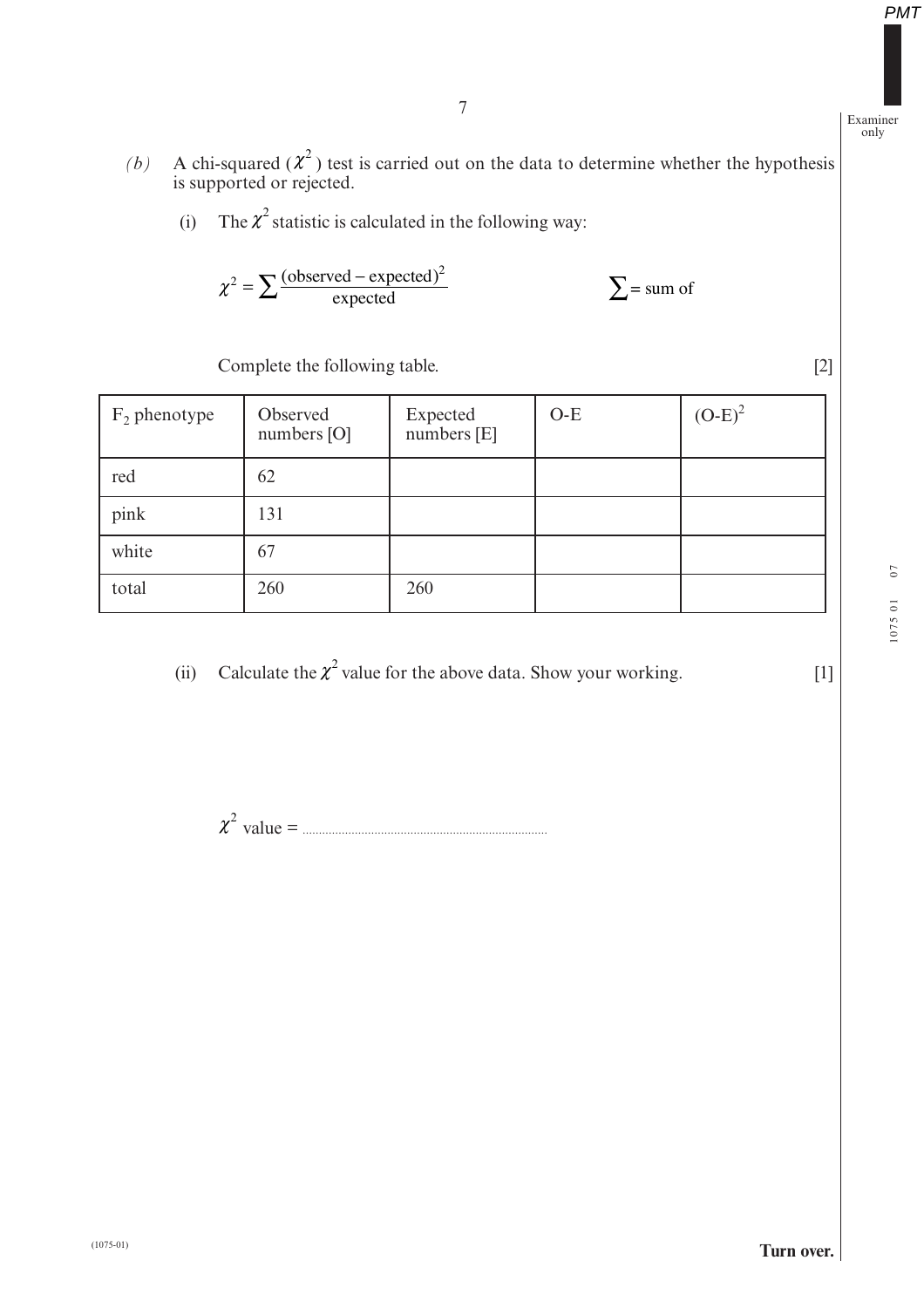- Examiner only
- *(c)* A suitable Null hypothesis would be that there is no significant difference between the observed and expected numbers. Biologists consider that if the probability is greater than 5% the deviation is statistically non significant.

| Degrees of     |                                 |                                 |                                |                               |                                        |              | Probability                               |                              |                              |                              |                              |                               |      |                                                          |
|----------------|---------------------------------|---------------------------------|--------------------------------|-------------------------------|----------------------------------------|--------------|-------------------------------------------|------------------------------|------------------------------|------------------------------|------------------------------|-------------------------------|------|----------------------------------------------------------|
| freedom        | 0.99                            | 0.98                            | 0.95                           | 0.90                          | 0.80                                   | 0.70         | 0.50                                      | 0.30                         | 0.20                         | 0.10                         | 0.05                         | 0.02                          | 0.01 | 0.001                                                    |
| $\overline{4}$ | 0.00016<br>0.02<br>0.12<br>0.30 | 0.00063<br>0.04<br>0.18<br>0.43 | 0.0039<br>0.10<br>0.35<br>0.71 | 0.016<br>0.21<br>0.58<br>1.06 | $0.064$ $0.15$<br>0.45<br>1.00<br>1.65 | 0.71<br>2.20 | 0.46<br>1.39<br>$1.42 \quad 2.37$<br>3.36 | 1.07<br>2.41<br>3.66<br>4.88 | 1.64<br>3.22<br>4.64<br>5.99 | 2.71<br>4.60<br>6.25<br>7.78 | 3.84<br>5.99<br>7.82<br>9.49 | 5.41<br>$7.82$ $9.21$<br>9.84 | 6.64 | 10.83<br>13.82<br>$11.34$ $16.27$<br>$11.67$ 13.28 18.46 |

(i) Using the figures from the  $\chi^2$  table for 2 degrees of freedom, explain whether you would accept or reject the Null hypothesis. [2]  $\chi^2$ 

**....................................................................................................................................................................................................................**

**....................................................................................................................................................................................................................**

**....................................................................................................................................................................................................................**

**....................................................................................................................................................................................................................**

(ii) What does this suggest about the inheritance of flower colour in snapdragons? [1]

**....................................................................................................................................................................................................................**

**....................................................................................................................................................................................................................**

**(Total 14 marks)**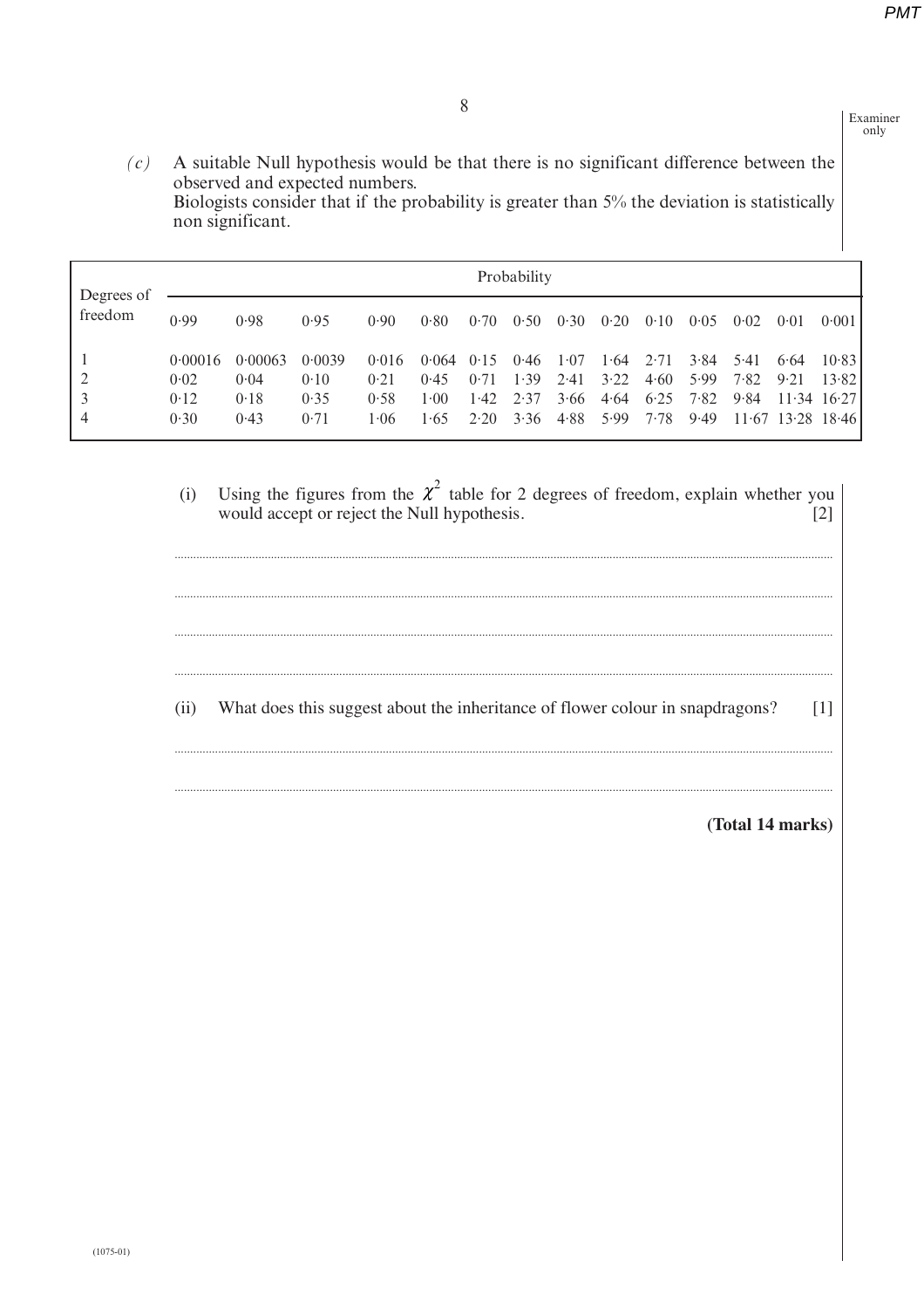

# **BLANK PAGE**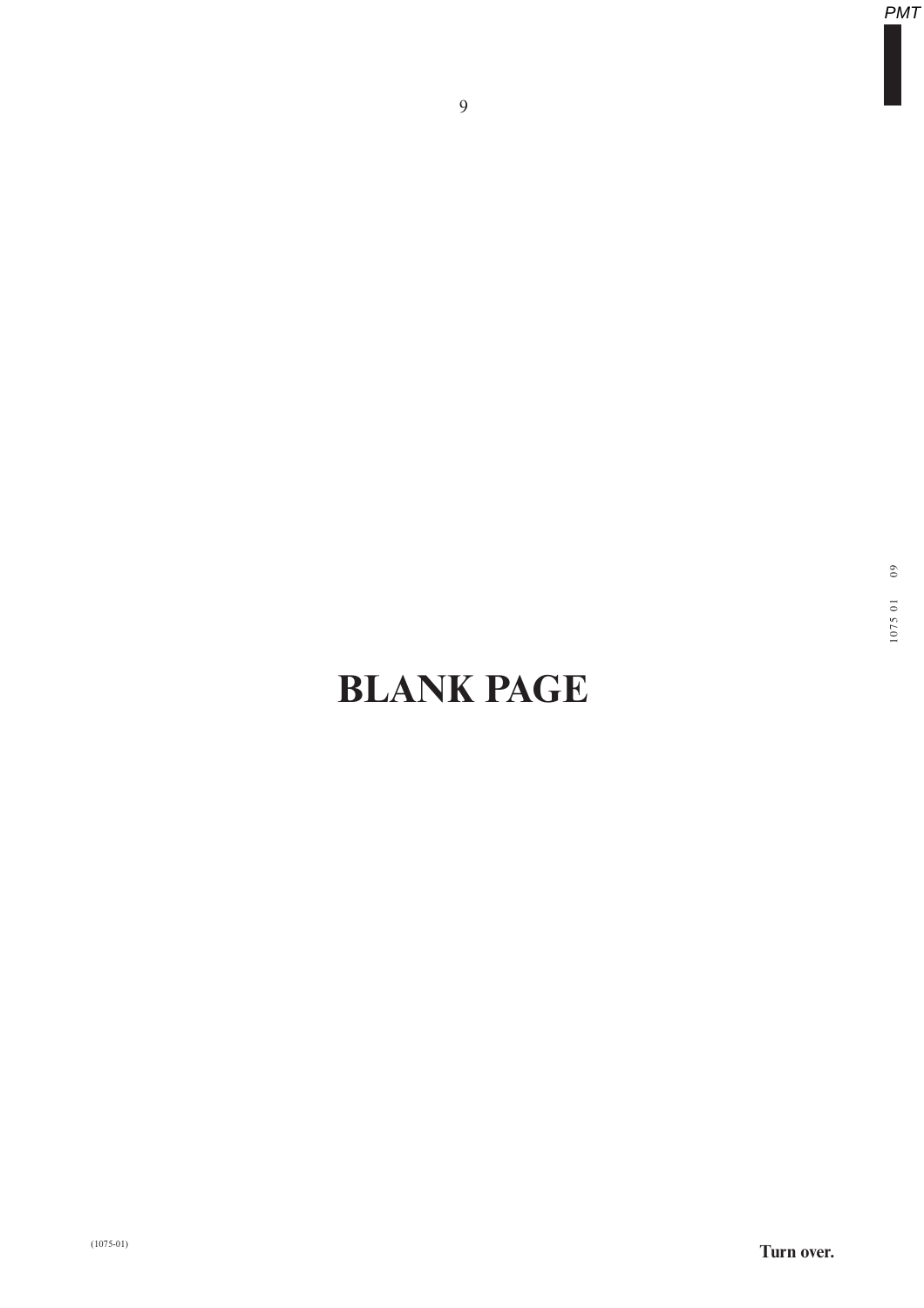Examiner only

**4.** *(a)* Part of a particular sequence of bases on a DNA molecule is as follows:

#### T T A T C T T T C G G G A T G

(i) Give the sequence of nitrogenous bases on the mRNA which is obtained by using this DNA molecule as a template. [1]

**.........................................................................................................................................................................................................**

**.........................................................................................................................................................................................................**

| mRNA<br>codons | Amino acid          |
|----------------|---------------------|
| <b>AAG</b>     | Lysine (lys)        |
| <b>AAU</b>     | Asparagine (asn)    |
| <b>ACA</b>     | Threonine (thr)     |
| AGA            | Arginine (arg)      |
| <b>AUA</b>     | Isoleucine (ile)    |
| CAU            | Histidine (his)     |
| CGG            | Arginine (arg)      |
| <b>CGU</b>     | Arginine (arg)      |
| <b>CCC</b>     | Proline (pro)       |
| <b>CCG</b>     | Proline (pro)       |
| <b>CUU</b>     | Leucine (leu)       |
| GAU            | Aspartic acid (asp) |
| <b>GAA</b>     | Glutamic acid (glu) |
| GAG            | Glutamic acid       |
| <b>GCA</b>     | Alanine (ala)       |

| mRNA<br>codons | Amino acid       |
|----------------|------------------|
| GGA            | Glycine (gly)    |
| UAU            | Tyrosine (tyr)   |
| UGC            | Cysteine (cys)   |
| <b>UCG</b>     | Serine (ser)     |
| <b>UUG</b>     | Leucine (leu)    |
| UCU            | Serine (ser)     |
| UGG            | Tryptophan (trp) |
| UUA            | Leucine (leu)    |
| UAC            | Tyrosine (tyr)   |

(ii) A sequence of nitrogenous bases on another section of mRNA is shown below.

#### UACAGAGCAUCGUUA

Using the table, determine the order the amino acids would be incorporated into the polypeptide constructed from this mRNA sequence (the abreviations of the amino acids in brackets can be used). You may assume that the sequence is read from the left hand end.

**......................................................................................................................................................................................................... .........................................................................................................................................................................................................** (iii) Suggest how the cell ensures that the code is read in the correct direction. [1] **......................................................................................................................................................................................................... .........................................................................................................................................................................................................**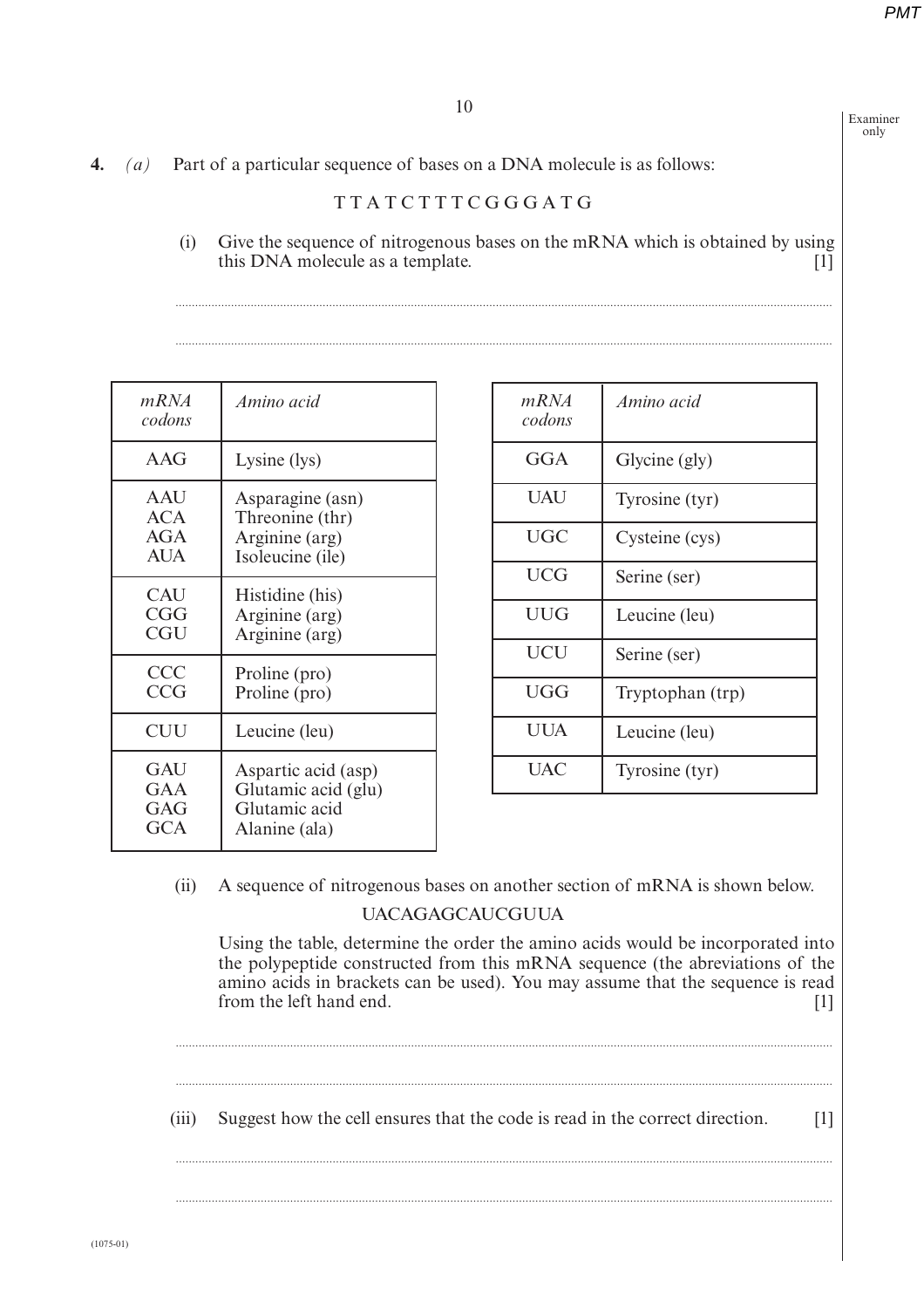- Examiner only
- (iv) Proflavin, is a chemical which alters the base sequence of DNA. What is the name given to such a change ? [1]

**.........................................................................................................................................................................................................**

(v) If proflavin caused the deletion of the first adenine, (A), in the DNA sequence which codes for the above mRNA, what consequences would this have on the subsequent translation of the sequence? [1]

**.........................................................................................................................................................................................................**

**.........................................................................................................................................................................................................**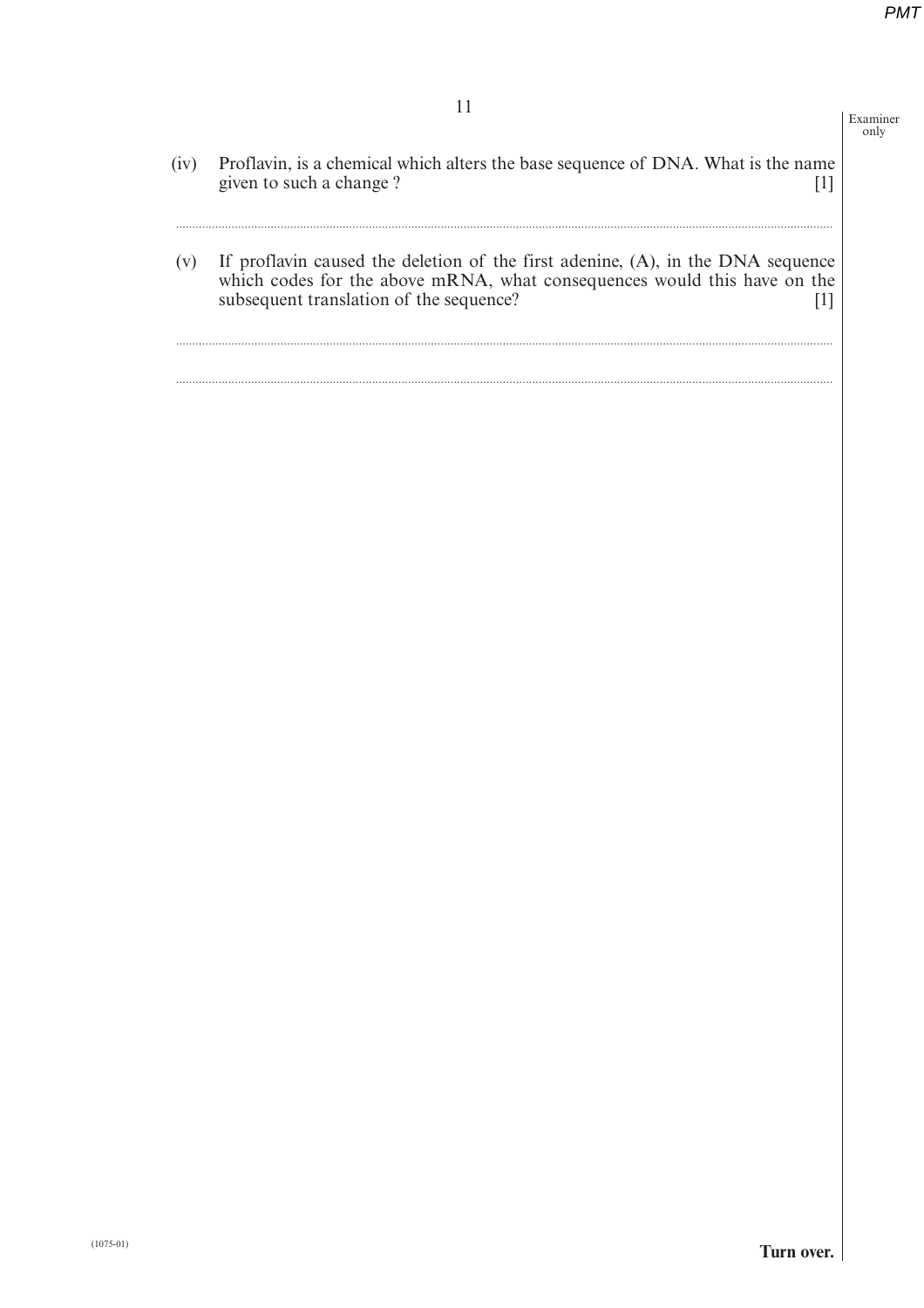Examiner only

 $(b)$ Haemoglobin is a protein found in red blood cells. Haemoglobin is a quaternary protein. There are three different types of haemoglobin found in adult humans, HbA, HbA, and HbF as shown in the table.

| Haemoglobin type | $%$ found in adult | Types of polypeptide             |
|------------------|--------------------|----------------------------------|
| <b>HbA</b>       | 97                 | 2 alpha chains<br>2 beta chains  |
| HbA <sub>2</sub> | $\overline{2}$     | 2 alpha chains<br>2 delta chains |
| <b>HbF</b>       |                    | 2 alpha chains<br>2 gamma chains |

- From this data suggest how many genes are involved in the production of the  $(i)$ haemoglobins found in the adult human.  $\lceil 1 \rceil$
- Beta thalassaemia is a condition in humans caused by a change in the nucleotide  $(ii)$ sequence which codes for the primary structure of the beta polypeptide chain. Scientists have now discovered a drug which can switch on the gene for the production of HbF (HbF is the type of haemoglobin found in the fetus). Explain, using your knowledge of protein synthesis, how this drug results in the production of HbF.  $[4]$

Give one disadvantage in an adult human of not producing beta chains of  $(iii)$ haemoglobin.  $\lceil 1 \rceil$ 

Give one possible disadvantage if an adult has fetal haemoglobin.  $(iv)$ 

 $[1]$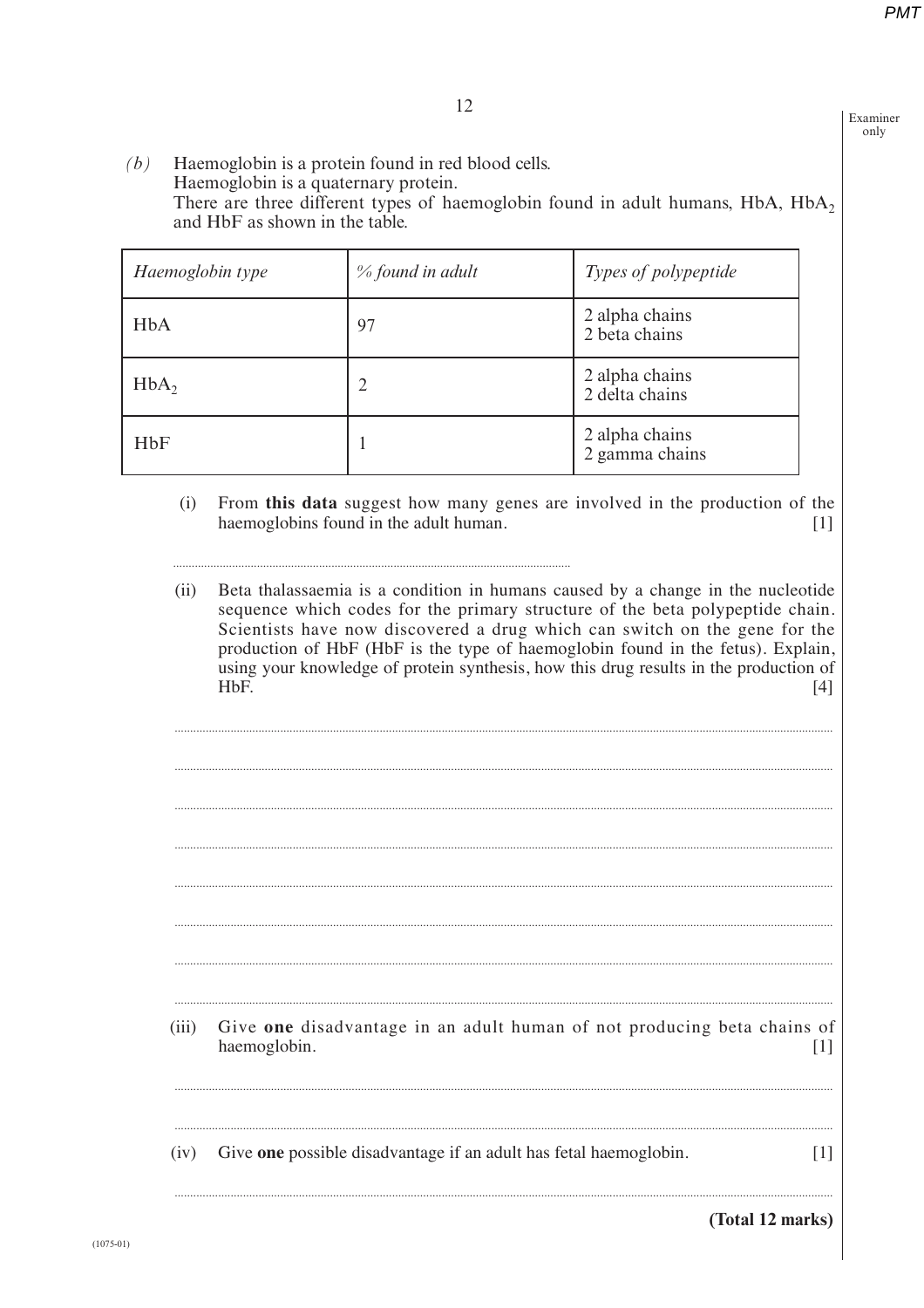### 13

# **BLANK PAGE**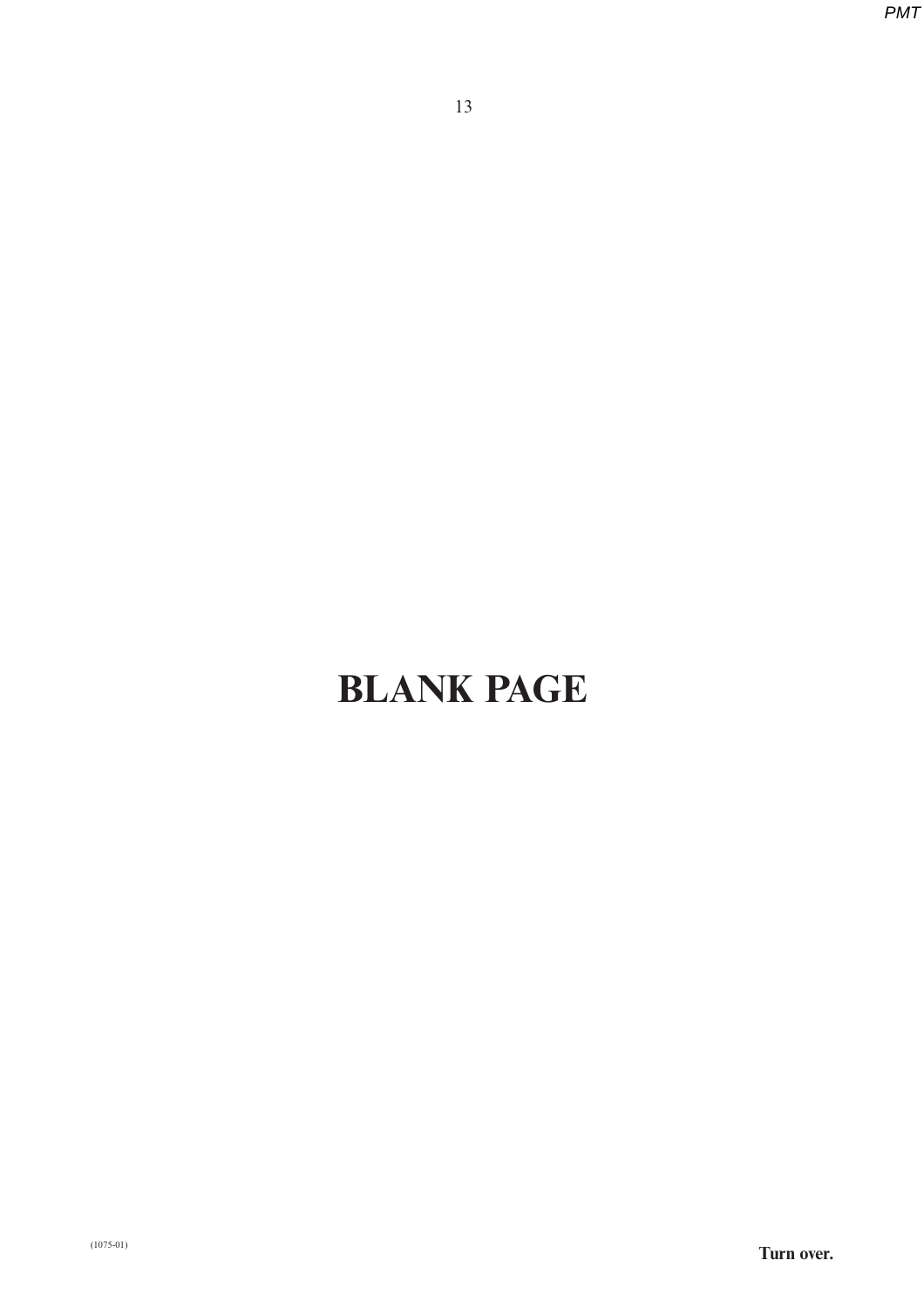Examiner  $\frac{1}{\text{only}}$ 

5. Scientists have successfully cloned five puppies from Trackr, a German Shepherd dog who searched for survivors in the rubble of the World Trade Centre after the 9/11 explosions. Trackr died in 2009 but before his death the five puppies shown in the photograph were cloned. The puppies range in age from 2 to 6 months old.



 $(a)$ Suggest and describe a method which could have been used to clone these dogs.  $[4]$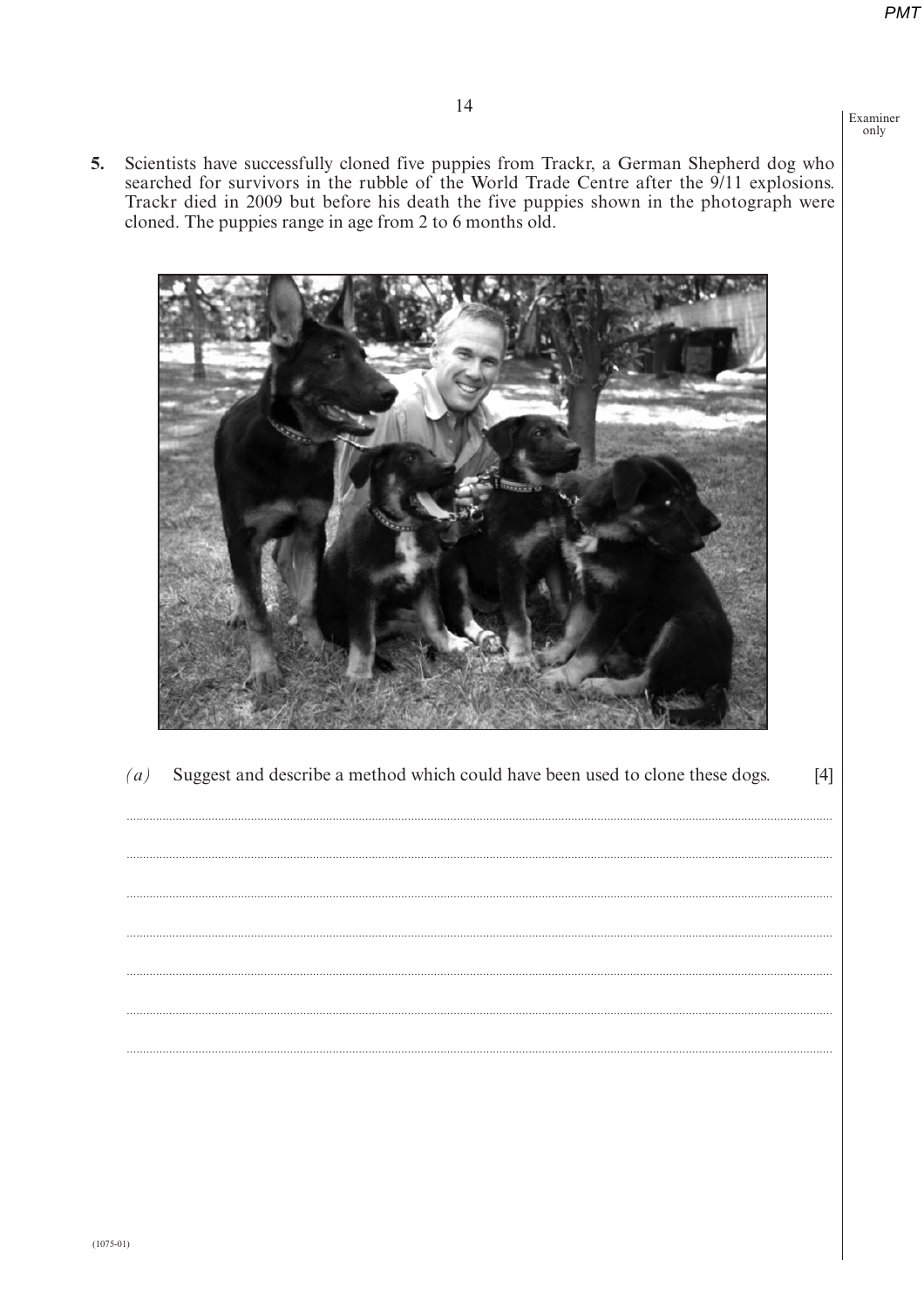Examiner only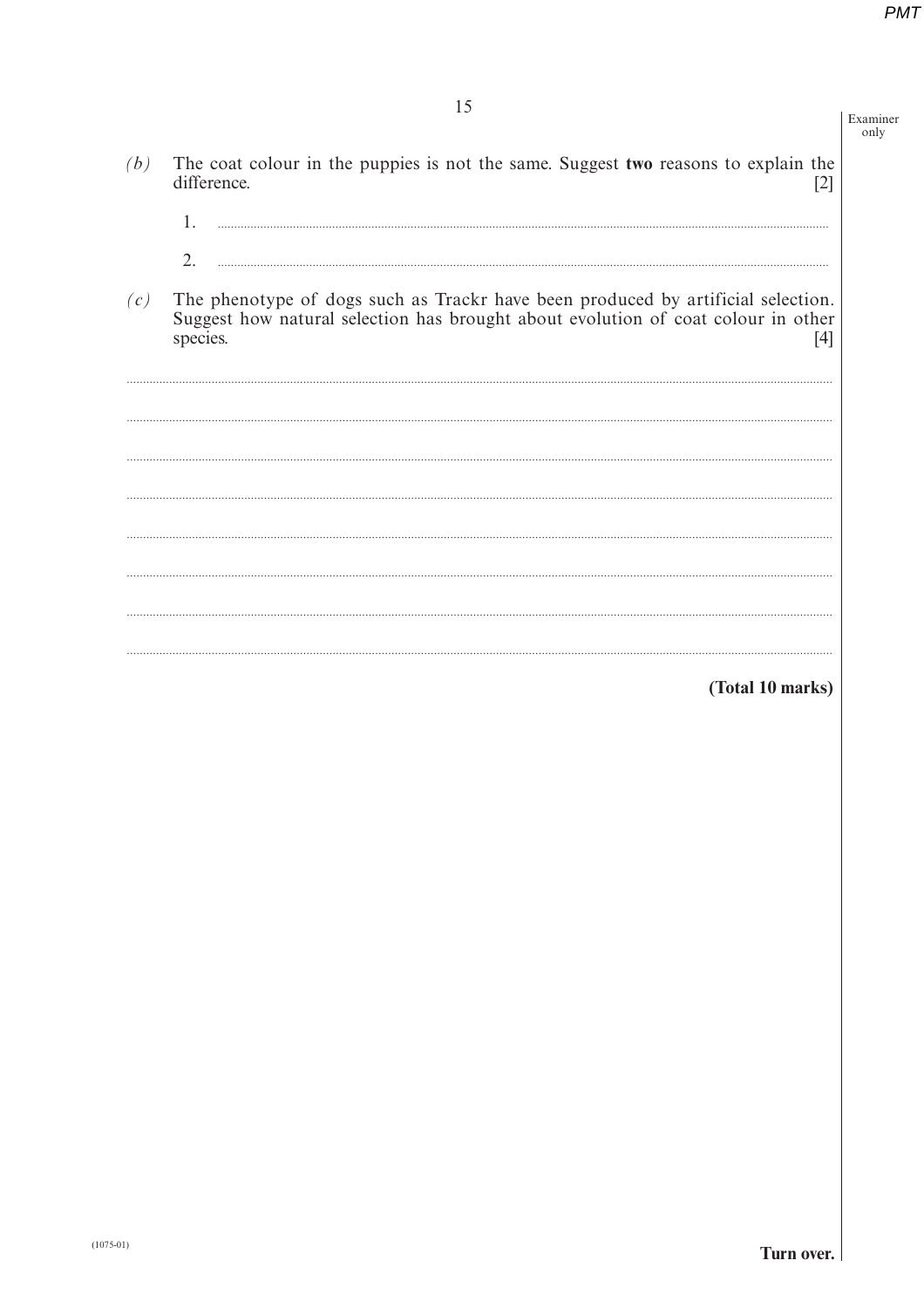|                   |                                 | 1 <sub>O</sub>                                                                                            | Examiner<br>only |  |  |
|-------------------|---------------------------------|-----------------------------------------------------------------------------------------------------------|------------------|--|--|
| $\left( a\right)$ |                                 | State how each of the following are used in the formation of recombinant DNA.<br>Restriction endonuclease | $[5]$            |  |  |
|                   |                                 | DNA ligase                                                                                                |                  |  |  |
|                   | Reverse transcriptase           |                                                                                                           |                  |  |  |
|                   |                                 | Marker gene                                                                                               |                  |  |  |
|                   | PCR (polymerase chain reaction) |                                                                                                           |                  |  |  |
| (b)               | (i)                             | What was the aim of the human genome project?                                                             | $[2]$            |  |  |
|                   | (ii)                            | Give two potential uses of the information gained from it.<br>1.                                          | $[2]$            |  |  |
|                   |                                 | 2.                                                                                                        |                  |  |  |
|                   | (iii)                           | State one way in which the information gained from it could be misused.                                   | $[1]$            |  |  |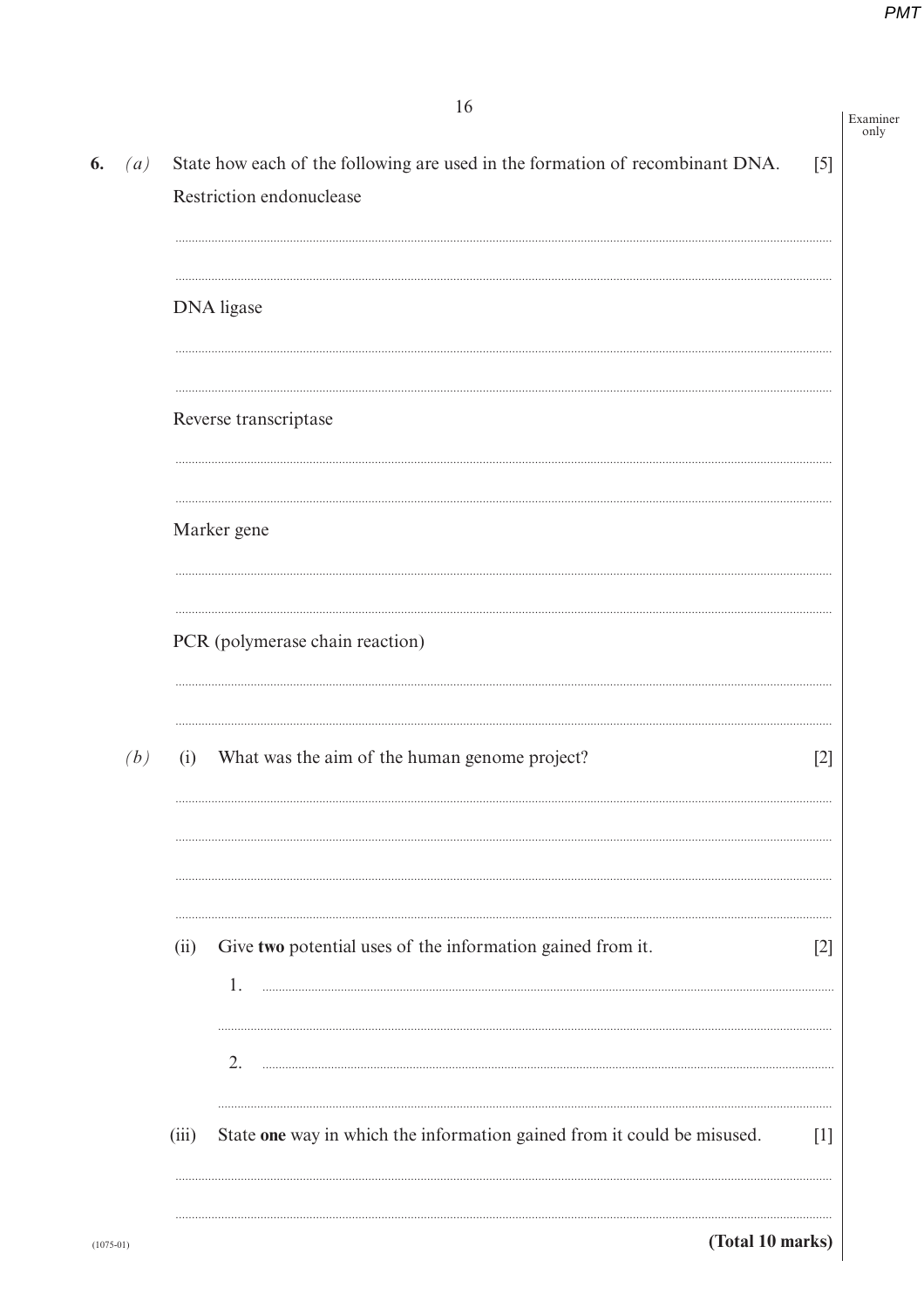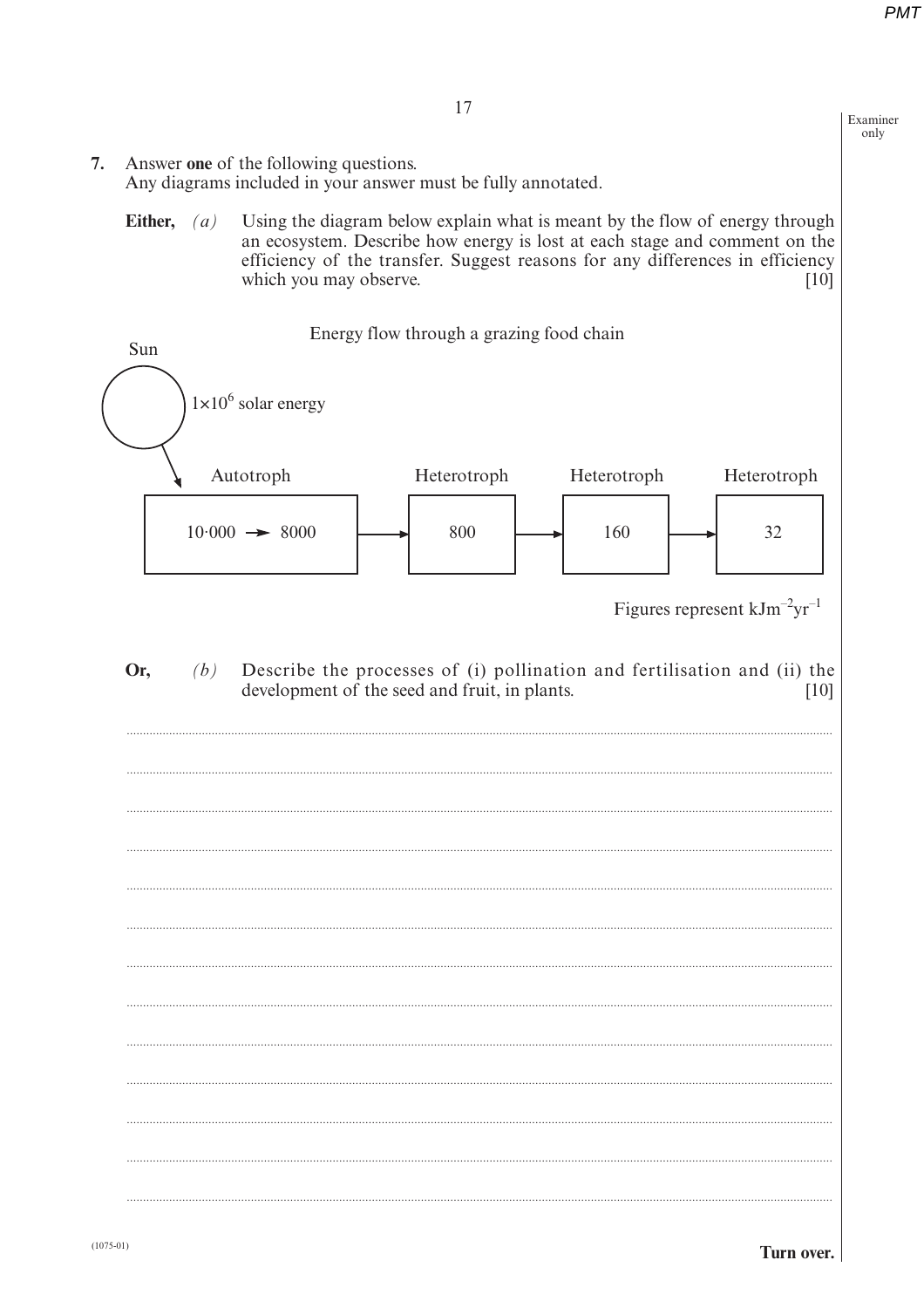| 18 |                  |
|----|------------------|
|    | Examiner<br>only |
|    |                  |
|    |                  |
|    |                  |
|    |                  |
|    |                  |
|    |                  |
|    |                  |
|    |                  |
|    |                  |
|    |                  |
|    |                  |
|    |                  |
|    |                  |
|    |                  |
|    |                  |
|    |                  |
|    |                  |
|    |                  |
|    |                  |
|    |                  |
|    |                  |
|    |                  |
|    |                  |
|    |                  |
|    |                  |
|    |                  |
|    |                  |
|    |                  |
|    |                  |
|    |                  |
|    |                  |
|    |                  |
|    |                  |
|    |                  |
|    |                  |
|    |                  |
|    |                  |
|    |                  |